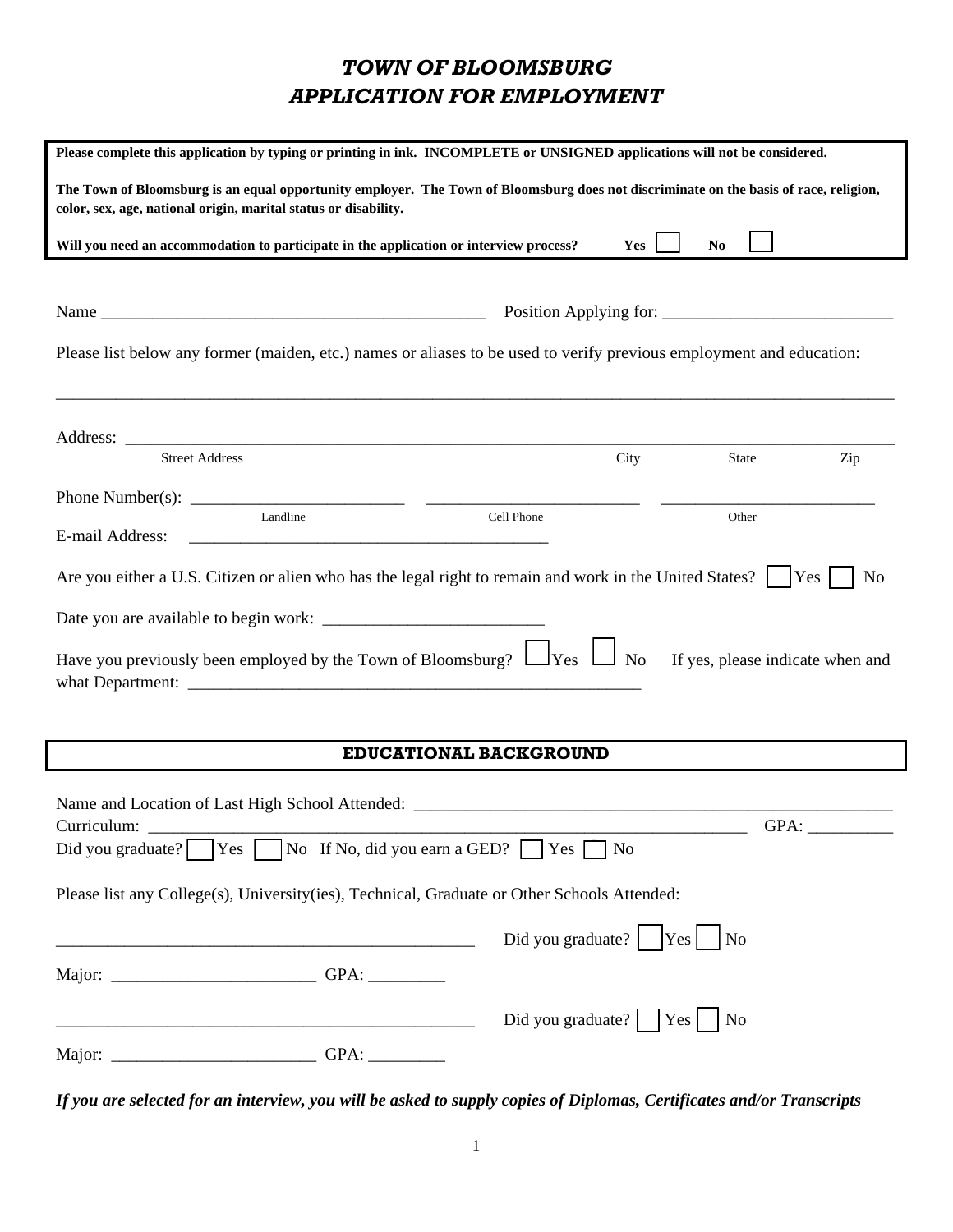|                                                           | Please Attach DD214, if applicable                                                                                                                                                                                                                         |           |
|-----------------------------------------------------------|------------------------------------------------------------------------------------------------------------------------------------------------------------------------------------------------------------------------------------------------------------|-----------|
|                                                           | LICENSES AND PROFESSIONAL CERTIFICATES                                                                                                                                                                                                                     |           |
|                                                           |                                                                                                                                                                                                                                                            |           |
| certificate/license number:                               | Please list any other licenses or professional certificates including type, issuing authority, date issued, expiration date and                                                                                                                            |           |
|                                                           | <u>,这个人都不能在这个人的时候,我们就会在这个人的时候,我们就会在这个人的时候,我们就会在这个人的时候,我们就会在这个人的时候,我们就会在这个人的时候,我们</u>                                                                                                                                                                       |           |
|                                                           |                                                                                                                                                                                                                                                            |           |
|                                                           | Has your professional license(s) and/or certificate(s) ever been suspended, revoked or have you been placed on probation?                                                                                                                                  |           |
|                                                           | <b>GENERAL INFORMATION</b>                                                                                                                                                                                                                                 |           |
|                                                           |                                                                                                                                                                                                                                                            |           |
| Have you ever been convicted of a felony? $ $ $ $ Yes $ $ | No                                                                                                                                                                                                                                                         |           |
| Have you ever been convicted of a misdemeanor?     Yes    | N <sub>o</sub><br>If you answered yes to either of the above questions, please fully describe the criminal conviction(s) listing the nature of<br>the offense and the date of occurrence. A conviction may not disqualify you, but a false statement will. |           |
|                                                           |                                                                                                                                                                                                                                                            |           |
|                                                           |                                                                                                                                                                                                                                                            |           |
|                                                           | Have you ever been discharged from a job? $\Box$ Yes $\Box$ No If yes, please explain fully:                                                                                                                                                               |           |
|                                                           |                                                                                                                                                                                                                                                            |           |
|                                                           |                                                                                                                                                                                                                                                            |           |
|                                                           | Can you perform the essential functions of the position for which you are applying? $\lceil$                                                                                                                                                               | No<br>Yes |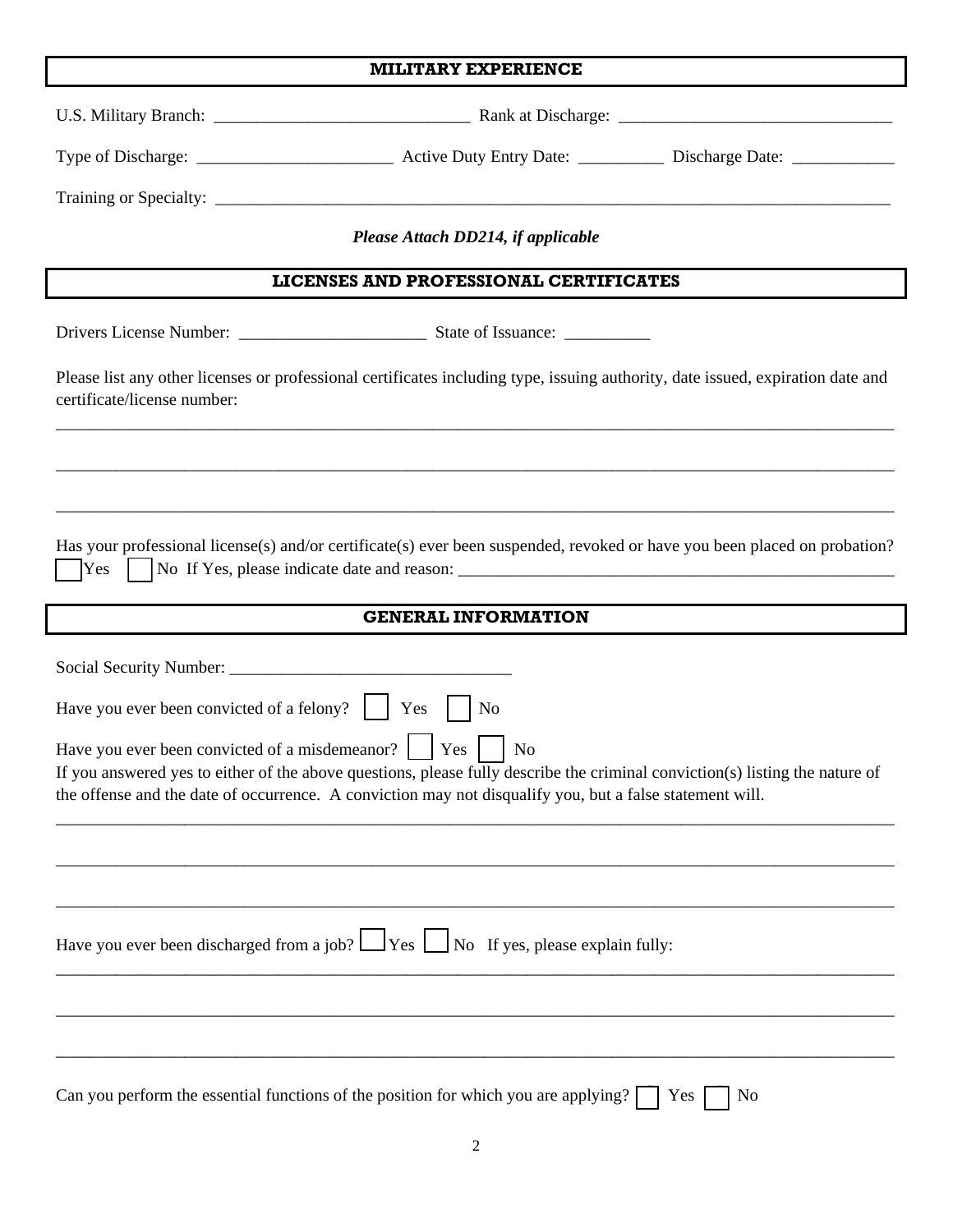## **EMPLOYMENT EXPERIENCE**

| <b>Employer Name:</b>                             |                                                                                                                       |                                                                                                                                                                                                                                                                              |  |  |
|---------------------------------------------------|-----------------------------------------------------------------------------------------------------------------------|------------------------------------------------------------------------------------------------------------------------------------------------------------------------------------------------------------------------------------------------------------------------------|--|--|
| <b>Employer Address:</b>                          |                                                                                                                       |                                                                                                                                                                                                                                                                              |  |  |
| Responsibilities:                                 |                                                                                                                       |                                                                                                                                                                                                                                                                              |  |  |
| Reason for Leaving:                               |                                                                                                                       | ,我们就会在这里的时候,我们就会在这里的时候,我们就会在这里的时候,我们就会在这里的时候,我们就会在这里的时候,我们就会在这里的时候,我们就会在这里的时候,我们<br><u> 1989 - Johann Stoff, deutscher Stoff, der Stoff, der Stoff, der Stoff, der Stoff, der Stoff, der Stoff, der S</u>                                                                    |  |  |
| <b>Employer Name:</b><br><b>Employer Address:</b> |                                                                                                                       | <u> 1989 - Johann Stoff, deutscher Stoff, der Stoff, der Stoff, der Stoff, der Stoff, der Stoff, der Stoff, der S</u>                                                                                                                                                        |  |  |
| Responsibilities:                                 | <u> 1989 - Johann Stoff, deutscher Stoff, der Stoff, der Stoff, der Stoff, der Stoff, der Stoff, der Stoff, der S</u> |                                                                                                                                                                                                                                                                              |  |  |
| Reason for Leaving:                               |                                                                                                                       | ,我们就会在这里的人,我们就会在这里的人,我们就会在这里的人,我们就会在这里的人,我们就会在这里的人,我们就会在这里的人,我们就会在这里的人,我们就会在这里,我                                                                                                                                                                                             |  |  |
| <b>Employer Name:</b><br><b>Employer Address:</b> |                                                                                                                       | <u> 1989 - Johann Stoff, deutscher Stoff, der Stoff, der Stoff, der Stoff, der Stoff, der Stoff, der Stoff, der S</u>                                                                                                                                                        |  |  |
| Responsibilities:                                 |                                                                                                                       |                                                                                                                                                                                                                                                                              |  |  |
| Reason for Leaving:                               |                                                                                                                       |                                                                                                                                                                                                                                                                              |  |  |
| <b>Employer Name:</b><br><b>Employer Address:</b> |                                                                                                                       | Phone No<br><u>Phone No</u><br><u> 1980 - Johann John Stone, mars and de British and de British and de British and de British and de British an</u><br><u> 1990 - Jan James James Barnett, martin amerikan basar dan berkembang dan berkembang dan berkembang dan berkem</u> |  |  |
| Responsibilities:                                 |                                                                                                                       |                                                                                                                                                                                                                                                                              |  |  |
| Reason for Leaving:                               |                                                                                                                       |                                                                                                                                                                                                                                                                              |  |  |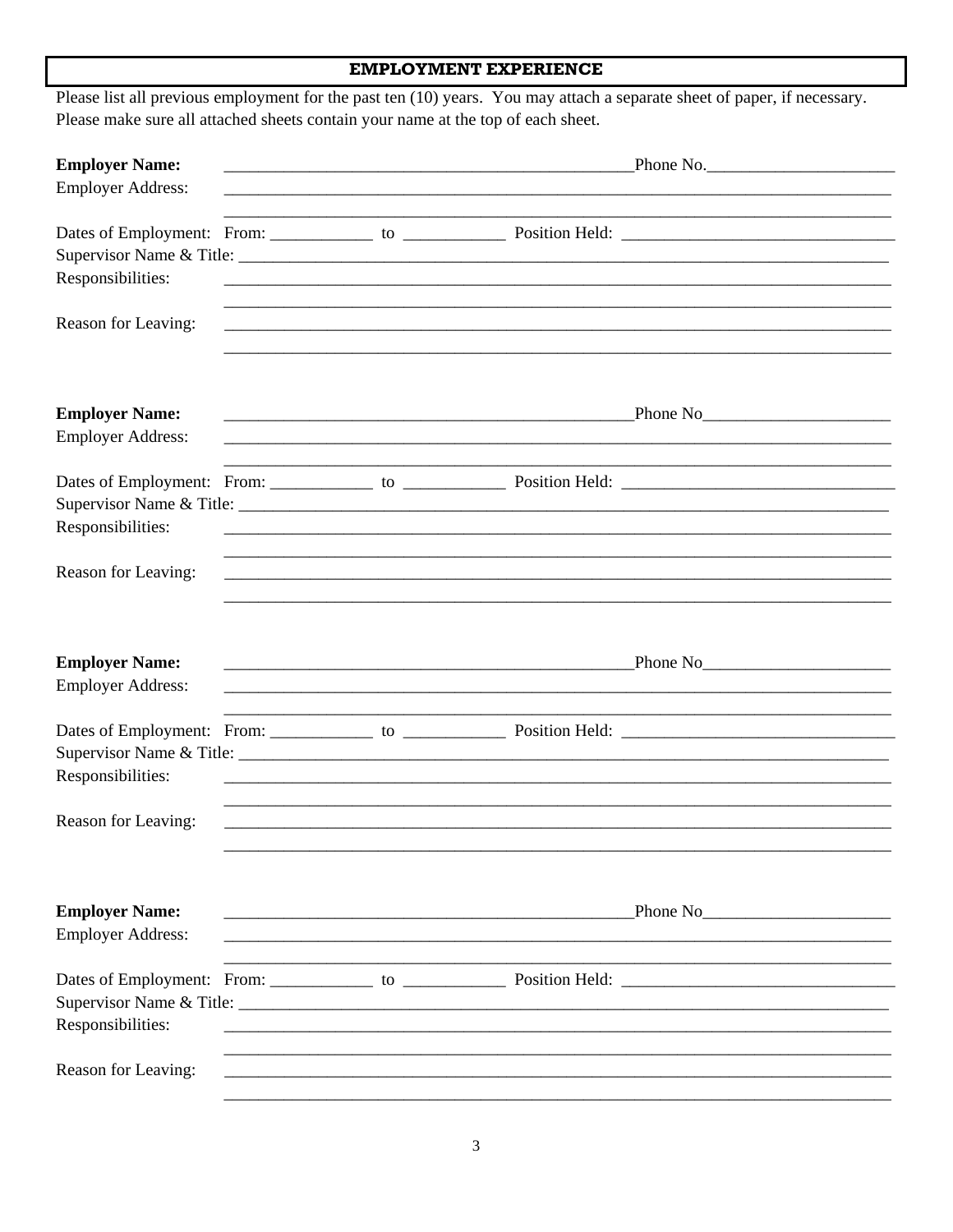#### **PROFESSIONAL REFERENCES:**

| list friends or relatives):                                                                                                                                                                                                          |  |
|--------------------------------------------------------------------------------------------------------------------------------------------------------------------------------------------------------------------------------------|--|
|                                                                                                                                                                                                                                      |  |
|                                                                                                                                                                                                                                      |  |
|                                                                                                                                                                                                                                      |  |
| Address: <u>Address</u> : Address: Address: Address: Address: Address: Address: Address: Address: Address: Address: Address: Address: Address: Address: Address: Address: Address: Address: Address: Address: Address: Address: Addr |  |
|                                                                                                                                                                                                                                      |  |

#### **PERSONAL REFERENCES:**

Please list at least three (3) individuals who you have known for at least three (3) years (do not list relatives):

| Name: | <u> 1989 - Johann John Stone, market fan de Amerikaanske kommunister fan de Amerikaanske kommunister fan de Amerikaans</u> |  |
|-------|----------------------------------------------------------------------------------------------------------------------------|--|
| Name: |                                                                                                                            |  |
| Name: | <u> 1989 - Johann Harry Harry Harry Harry Harry Harry Harry Harry Harry Harry Harry Harry Harry Harry Harry Harry</u>      |  |
| Name: |                                                                                                                            |  |

| Please indicate if you authorize a representative of the Town of Bloomsburg to contact the professional and personal |  |  |  |
|----------------------------------------------------------------------------------------------------------------------|--|--|--|
| references you have listed above: $\boxed{\phantom{a}}$ Yes $\boxed{\phantom{a}}$ No                                 |  |  |  |

The information you provide on this application is subject to verification. Falsification or misrepresentations may disqualify you from consideration for employment or, if hired, may be grounds for termination at a later date. Do you want to be informed before we contact your present employer?  $\Box$  Yes  $\Box$  No